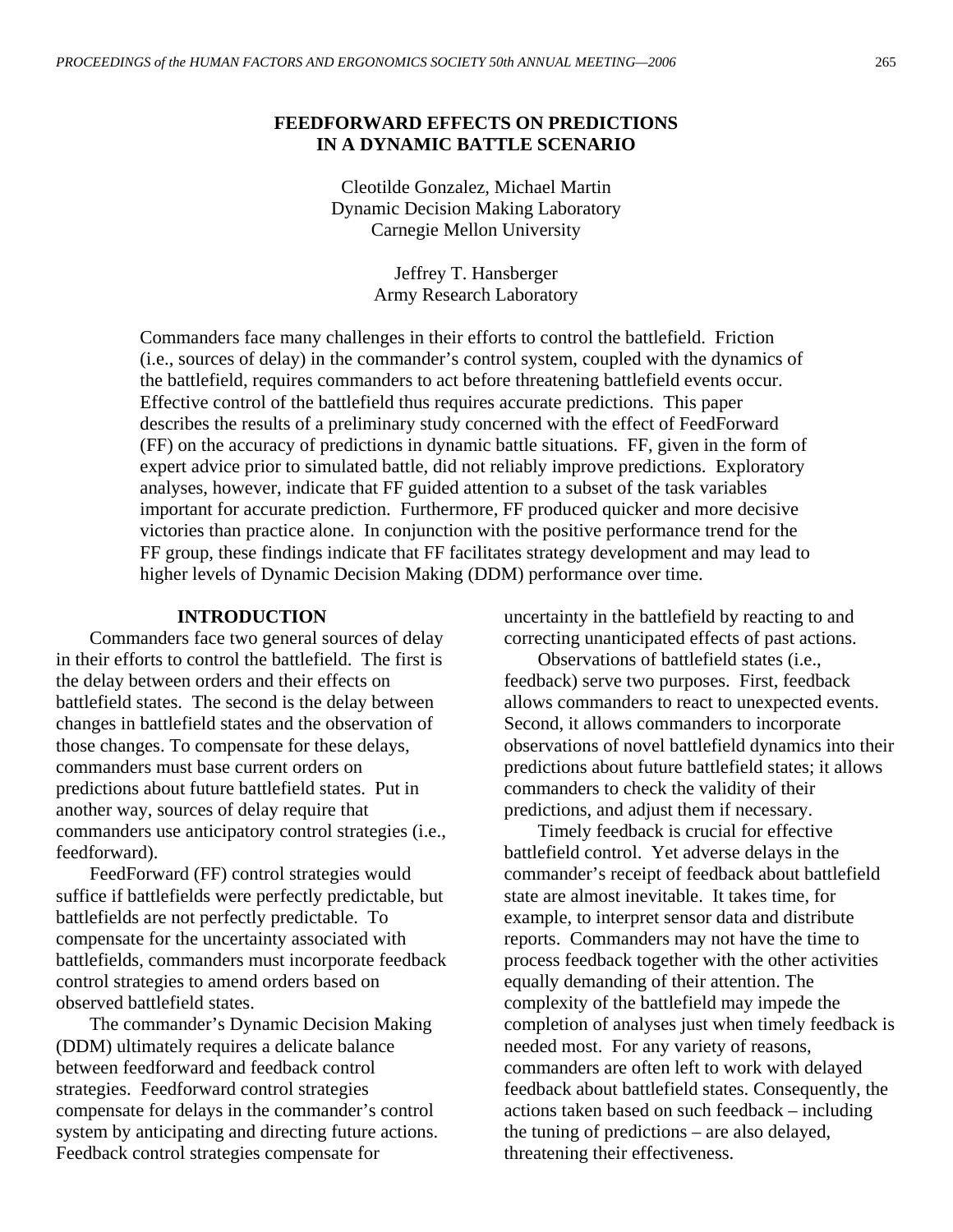We propose that our ability to make accurate predictions is directly linked to our ability to process feedback in real-time. The implication is that if we can augment FF control strategies we can decrease functional feedback delays, thereby improving DDM performance. As such, our understanding of how augmented FF and feedback influences our ability to make accurate predictions becomes relevant.

Commanders use FF control strategies to reduce discrepancies between desired and predicted battlefield states. Such strategies could be augmented by sophisticated technology that predicts future states from current states and recommends actions to take. Expert advice is a more practical alternative. FF from experts can be conveyed as relatively simple decision rules or strategies.

Few studies have examined the effects of FF on learning and adaptation in DDM tasks. Sengupta and Abdel-Hamid (1993) demonstrated a performance benefit when FF was combined with outcome feedback (i.e., knowledge of results). Gonzalez (2005) found FF to improve learning and retention in a DDM task, whereas outcome feedback had no effect. We are unaware of any studies that have examined the effect of FF on predictions about DDM performance.

This paper reports a preliminary investigation of the effect of FF on the accuracy of predictions in a dynamic environment. We present a laboratory experiment aimed at elucidating the effectiveness of FF on predictions and performance in a real-time DDM task. The task was a simple but realistic videogame simulation of battle execution.

### **METHOD**

Participants played the Defend-the-Egg scenario in Command & Conquer Generals (C&C), a popular real-time strategy game.

The Defend-the-Egg scenario was designed to reflect an actual training scenario used by the U.S. Army, and has been used to explore mental model development in a previous study (Graham, Zheng, & Gonzalez, 2005). In this scenario, participants control a 135-element, combined-arms force (Blue) in their efforts to defend an airfield from a computer-controlled enemy force (Red) seeking to capture it. Mission success requires preventing

airfield incursion by destroying Red forces while maintaining at least 75% of Blue force strength.

Twenty-two students with no experience in military tactics and no experience with C&C were assigned to one of two experimental groups: FF and no-FF. The FF group received a list of 10 FF items similar to the examples shown in Table 1. The 10 FF items in the list were advice statements developed by an Army Lieutenant Colonel with 22 years of military experience and familiarity with the Defend-the-Egg scenario in the C&C environment.

# **Example Feedforward Items**

If enemy attack helicopters are detected in an attack, they require immediate attention! Order Missile Defender Soldiers (on foot and/or in Humvees) to eliminate all helicopters.

When the enemy forces are located forward or actual scouts are located in the airfield area, this indicates a precursor to a simultaneous attack at both the front and the rear

Blue commander should concentrate anti-air capability at the air base to defend air insertion. Also, Blue should have an adequate Rapid Reaction Force located at the air base for defense.

If the enemy uses Tomahawk missiles, quickly order units to destroy the Tomahawk missile launchers. They are typically used in the rear of formations due to their lack of defenses, armor, and long range capabilities.

### **Table 1. Examples of the advice provided to the FF group.**

At the beginning of the experiment, participants received instructions that introduced them to the C&C game and the Defend-the-Egg scenario; defined the mission success criteria; and described the capabilities and functions of the various types of units available to them and the Red force. They then completed a 30-minute training session to acquaint them with the videogame interface.

After the training session, participants played the Defend-the-Egg scenario 10 times. All participants began each trial by making a series of predictions about the outcome of the upcoming battle. After making their predictions, the no-FF group immediately entered the Defend-the-Egg scenario. In contrast, the FF group first reviewed the list of 10 FF items and then entered the Defendthe-Egg scenario. The same set of 10 FF items were repeated before each of the 10 trials.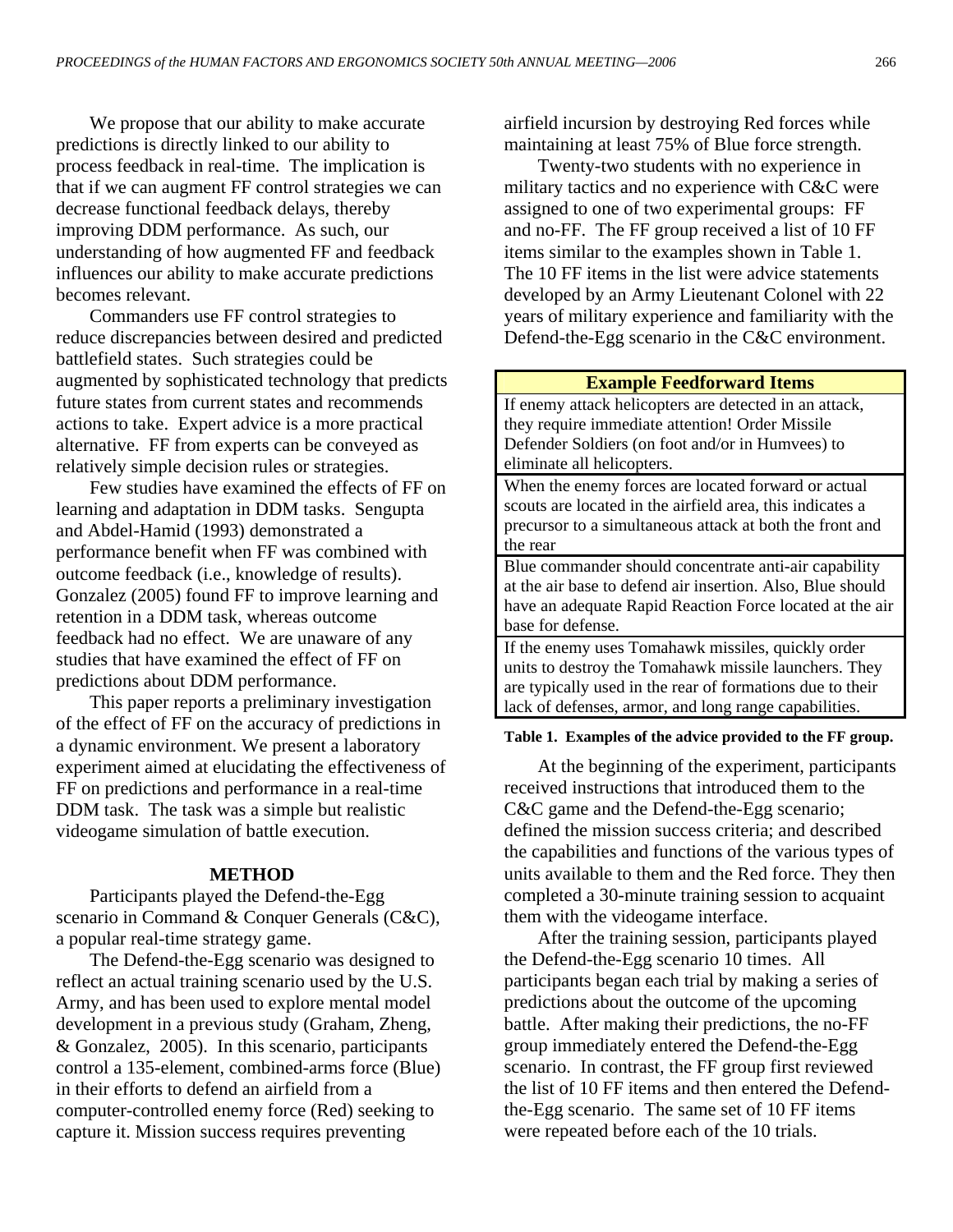The scenario began with a two-minute preparation phase during which participants positioned their forces. The battle began at the end of the two minutes, and continued until participants lost more than 25% of Blue force strength, or destroyed the Red force, or the Red force invaded the airfield. The scenario terminated with a message of victory or defeat.

A large number of measures including the predicted probability of winning, the observed win probability, the observed number of kills of Red and Blue units of different types, and scenario duration were collected.

#### **RESULTS**

Initial analyses indicated that two participants lost all 10 of the battles in the experiment. These participants were removed, leaving nine participants in each of the groups (FF, no-FF). The data were then blocked into two sets of five trials each for subsequent analyses.

To address the question of which task variables distinguish victory from defeat we performed a stepwise logistic regression of battle outcome (victory, defeat) onto task variables that represent the number of Red and Blue units killed. In addition to using simple counts of each unit-type killed as predictors we also included predictors representing all two-way interactions among the unit-types. The logistic regression equation depicted in Figure 1 classifies all but 2 cases correctly.

The equation depicted in Figure 1 can be summarized simply. Victory requires destroying three Red force-protection capabilities plus minimizing Blue losses when engaging Red Comanches with Blue Missile Defenders. The gray bars in Figure 1 depict domain-relevant interpretations of the multiplicative relationship between pairs of units (i.e., two-way interactions) used in the regression analysis. Red Rangers, for example, provide anti-infantry protection for Red Tomahawk Missile Launchers, which, in turn,



**Figure 1. Task variables that distinguish victory (1) from defeat (0).** 

Separate Group (FF, no-FF) x Block (1, 2) mixed ANOVAs were conducted for predicted probability of winning, the observed probability of winning, and a difference score representing the calibration of participants' predictions with performance (i.e., predicted – observed probability of winning). No reliable differences were found.

Subsequent exploratory analyses examined which task variables were important for victory or defeat and which task variables influenced participants' predictions.

provide anti-vehicle protection for Red Rangers. Blue Missile Defenders and Red Comanches interact via their anti-vehicle (air) and anti-infantry capabilities, respectively.

To correctly predict outcomes, participants should have attended to the items described by the logistic regression equation. . The question then is which task variables were related to participants' predictions?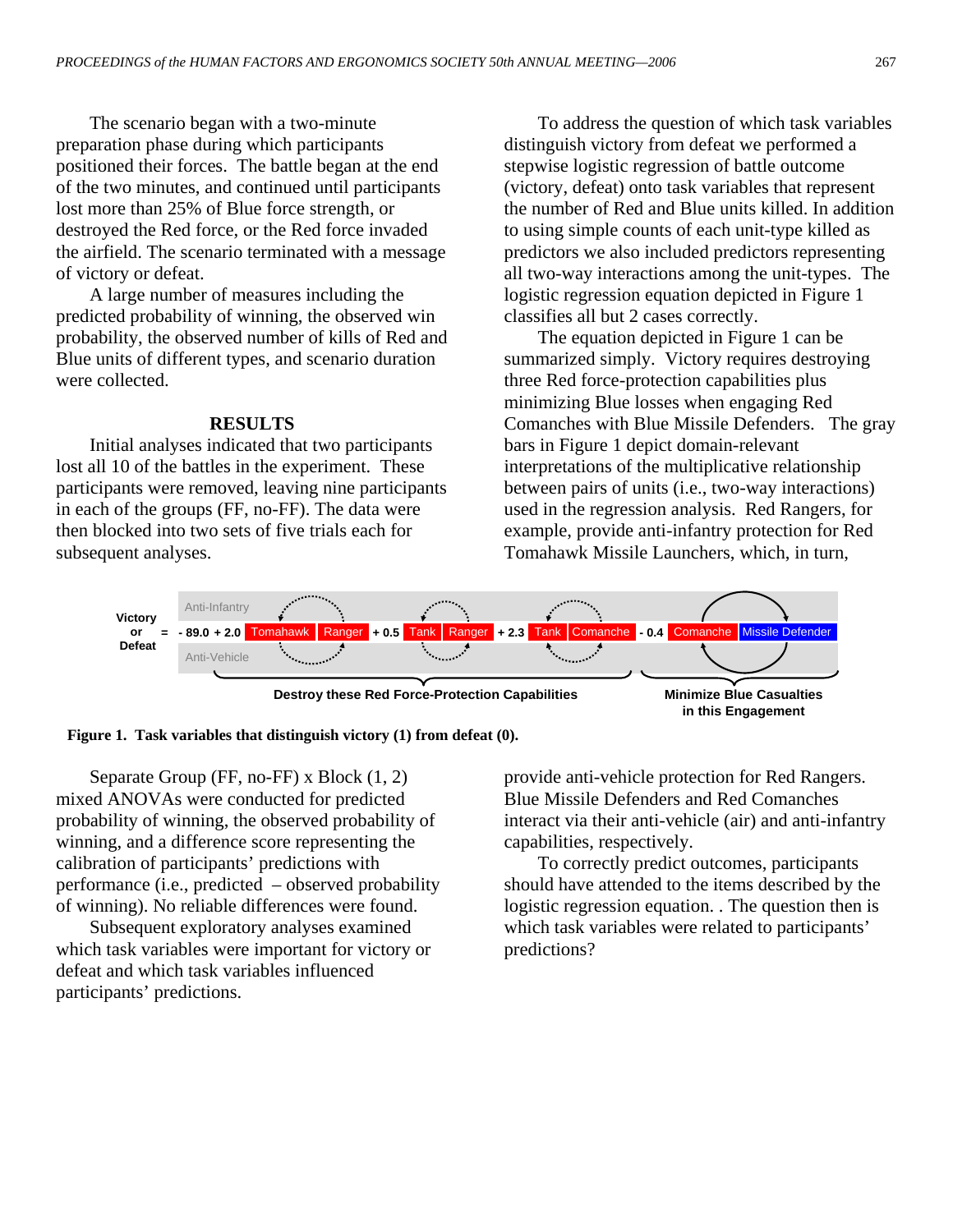

**Figure 2.Task variables related to participants' predictions of battle outcomes.** 

We addressed this question by regressing participants' predictions for a trial onto task variables representing the observed number of unittype kills in the previous trial, again including all two-way interactions. Separate hierarchical regressions were performed for each cell in the Group x Block design. Variance in participants' predictions due to individual differences was removed, followed by a stepwise regression of the residualized predictions onto unit-type kills from the previous trial. Figure 2 depicts the task variables related to participants' predicted probability of winning in Blocks 1 and 2 for the two Groups (FF, no-FF).

Figure 2 implies that the experimental groups are using different criteria for their predictions. Although neither group appears to be attending to the combat unit relationships that best distinguish victory from defeat, the FF group is focusing on one of the critical elements of success in the scenario, elimination of the Red Force Comanche helicopters. Moreover, this focus is stable across Blocks 1 and 2. The FF group does not yet appear to be basing their predictions on the proper force combination (i.e., Red Comanche x Blue Missile Defender) required to effectively eliminate this key component of the scenario. But they do appear to be on the correct path for more accurate predictions.

Other signs that the FF group is advancing their learning of the scenario and performance in a different manner than the no-FF group are in the performance trends over trials and on the time required for successful trials. The FF group displayed a significant positive performance trend across trials ( $\overline{R}^2 = .40$ ,  $\overline{p} < .05$ ) whereas the no-FF group displayed a similar positive but nonsignificant trend  $(R^2 = .26, p > .05)$ . This shows that the FF group is reliably improving their performance over time. Along with this

performance difference, the FF group also obtained victory more quickly and decisively than the no-FF group by Block 2, as indicated by the Group x Block interaction for scenario duration,  $F(1, 11) =$ 5.26*, p* < .05 (see Figure 3).





The combination of more decisive victories with the positive performance trend over time, along with indications the FF group is attending to important combat unit relationships and strategies suggest that FF is having a positive effect.

#### **DISCUSSION**

This study explored the effect of FF in a DDM task. Even though group differences in predictive accuracy and the probability of winning were unreliable, there were several indications that the FF and no-FF groups were approaching and interacting with the DDM task differently.

The first indicator was the identification of the Red Comanche helicopter as an important and critical enemy unit. This is congruent with both expert input, as one of the FF items specifically addressed this importance, and the logistic regression, which identified its elimination as